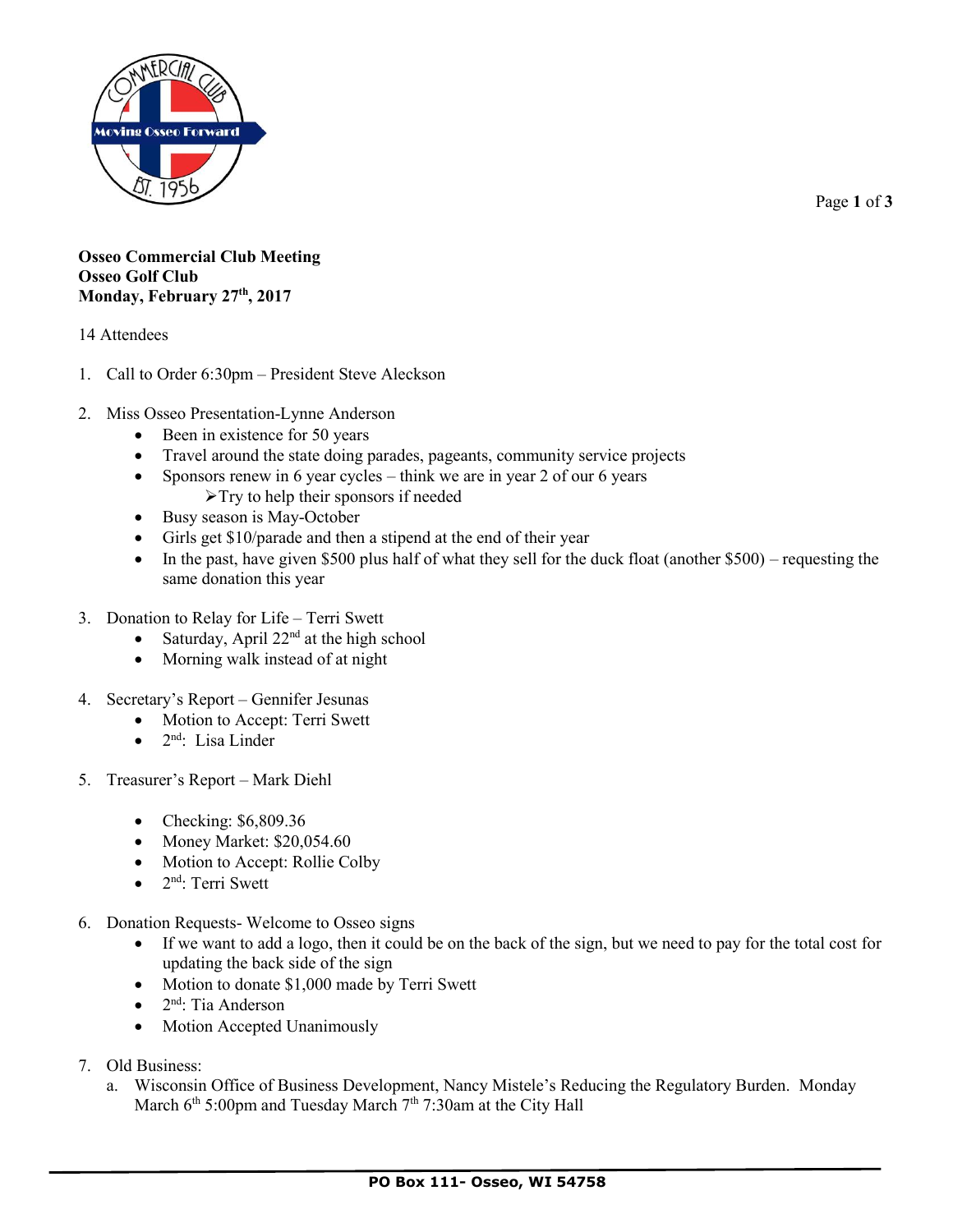

Page **2** of **3**

- b. Boy Scouts Canoes
	- They have already bought 1 canoe and are looking into 2 more
	- Planning to spend around \$500/canoe for a total of \$1,500 investment
	- Motion made to donate \$750 to cover half of the canoe expenses by Rollie Colby o 2 nd: Terri Swett
		- o Motion Accepted Unanimously
- c. Committee Updates

**Farmers Market Report**-Teri Von Seydewitz Fritz

- Mondays from June  $26$  end of August
- Thinking about moving the starting time to 5:30pm instead of 6:00pm
- Have spent a lot of time researching and reviewing how the market went and ideas for next year
- Terri attended the WI Association for Farmers Market Managers
- Looking into getting a blanket insurance policy, updating the application, increasing advertising
- Going forward, we need electricity and metrics to measure success
- Summer goals:
	- $\circ$  Increase in # of vendors
	- o Have web site in place before the start of the market
- Looking for more people to join the committee or help at the market on Monday nights
- Farmers Market and Park Beatz are going together to present to the City Council at their April meeting **Membership**-Brandon Leinon
	- Going well so far we have received 20 business memberships and
	- 3 Gold level members so far
	- About  $\frac{1}{2}$  as many memberships than last year, but have brought in about \$1,800 more
	- Keeping members updated on our Web site
	- Working on finalizing a thank you letter and a window cling that will get mailed out to members
- 8. New Business:
	- a. Interim Commercial Club Secretary
		- Terri Swett has volunteered to help cover the secretary duties when Gennifer has her baby
	- b. Osseo Bucks
		- Similar to Chamber Bucks use the same as money at local member businesses
		- Has been done in the past planning to look into doing this again
	- c. Land- two pine stands are due for a thinning and the deadline is December 31, 2018
		- Land is in the MFL program and is due for a cutting
		- Tax break in exchange for the DNR helping to manage the land
		- Need to have someone come out and survey the land, then meet with the Forester
		- Get bids from loggers to get the work done
		- Would like to get the process started and try to get it logged this winter
		- If anyone would like to be a part of the process, let the officers knows